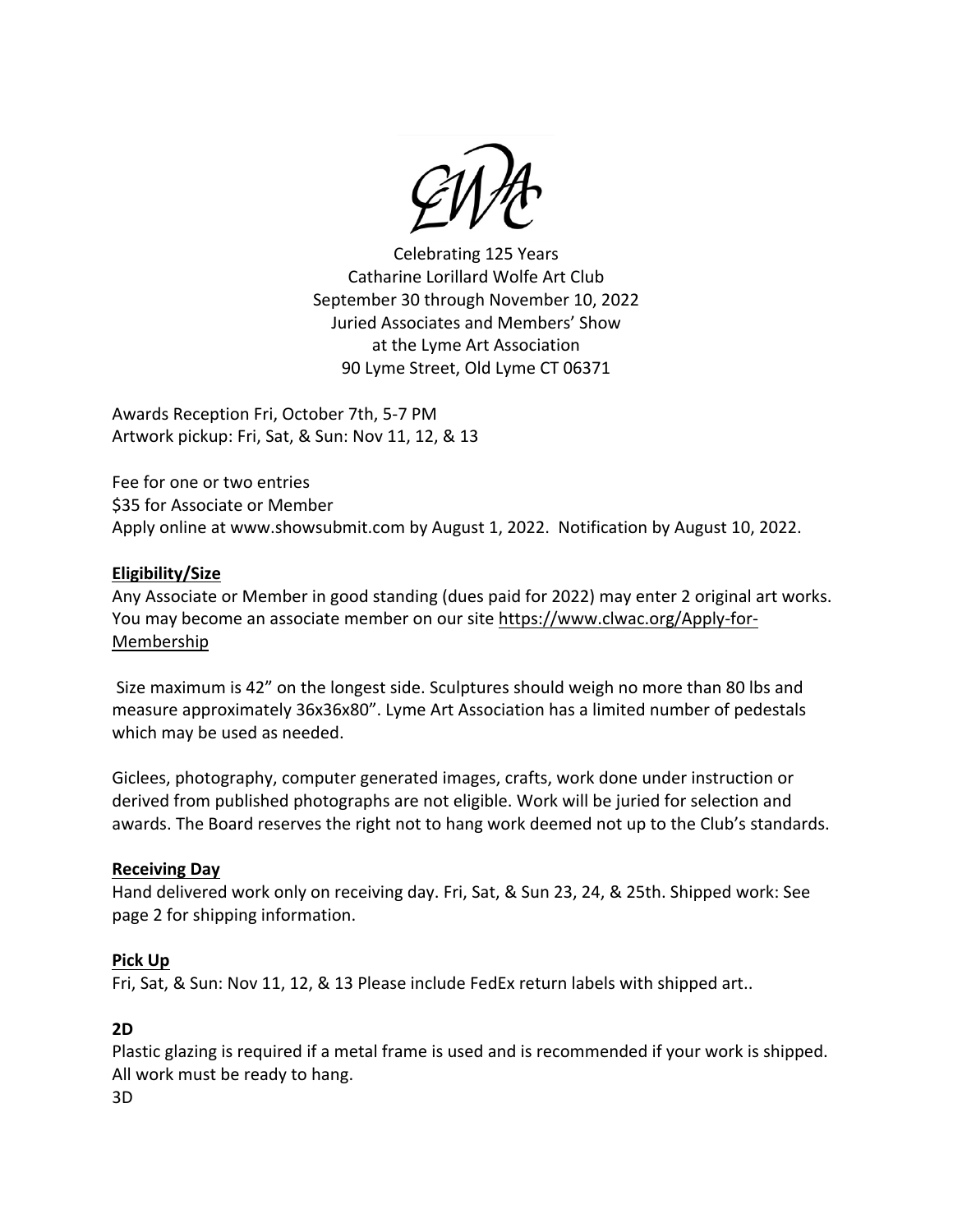Sculpture must be light enough for one person to handle. Wall reliefs must be equipped with hanging device. Please email batessculpture@gmail.com for installation instructions and requirements. Ceiling hung works or installations are NOT eligible.

# **Sales**

All art work is to be for sale. (No "Price on Request" or "Not for Sale") 20% contribution to CLWAC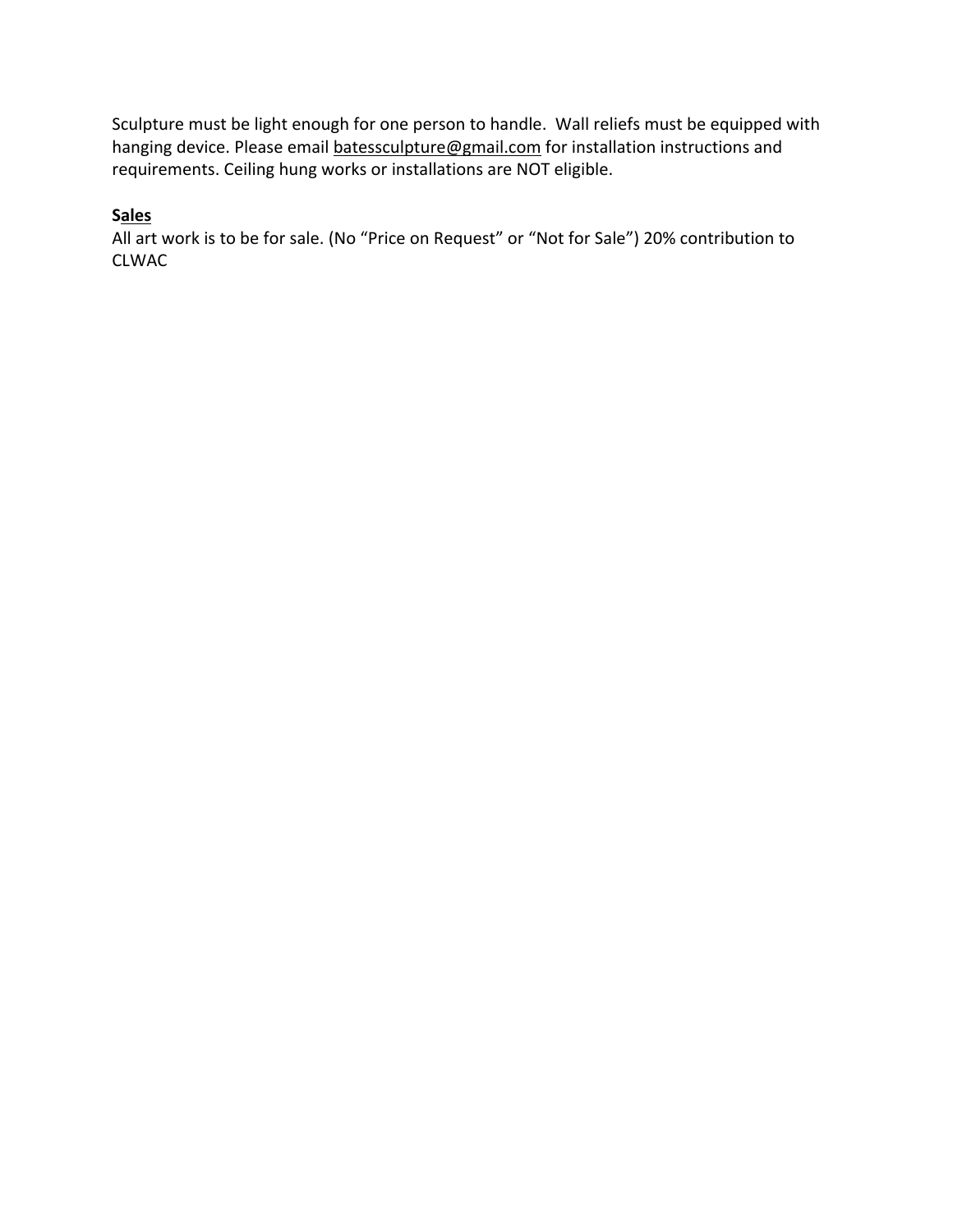### **Awards**

There will be 2 Awards in each of five categories, Best and Honorable Mention, each with a commemorative plaque.

### **Judge of Selection and Awards**

### **Robert Pillsbury**

Robert Pillsbury grew up on the lakes and ponds of New Hampshire where his fascination with the watery landscape began. After receiving his fine arts degree at Maryland Institute College of Art in Baltimore, he moved to New York to pursue his career as an artist. Working as a graphic designer in the newspaper industry and eventually head of production for a publishing company for many years, he always maintained his continuing development and refinement of his fine art pursuits at the same time.

Moving to and commuting from the Jersey Shore, provided daily drawing sessions of the marshlands and waterways seen from the train. This coupled with years of sailing up and down the east coast focused a mindful study of his visual surroundings. In his words," Allowing me to pleasure in the vast array of beauty and variety of texture, color, and light which abound in the world around us, ever changing every minute, every moment. The subtle colors of an afternoon sunset, the strong form and body of clouds moving on the wind in an Autumn sky, the soft textures in the sand on a morning beach."

Robert's dedication to not only his own art, but the artistic community as a whole, has resulted in his active membership and participation in various national and international arts organizations, including 6 yrs. as president of the Salmagundi Club of New York. His artwork has been shown and exhibited in galleries and institutions both within the United States and internationally. He has received numerous awards and accolades throughout his career, including in publications such as Fine Art Connoisseur and American Art Collector. He has worked with a multidiscipline of various mediums: watercolor,acrylic with oil glazes, colored pencil, graphite, and printmaking. The drawings and prints, which he has recently focused on, have a subtle power with their exquisite networks of many fine lines creating a mood that is both dramatic and full of movement. Additionally, in the past decade he has been working with encaustic waxes colored with pigments applied and tooled with low-heat instruments and brushes from a molten palette. He states, "Encaustic has existed for more than 2000 yrs. and today there is a strong resurgence of interest and activity in the medium. I enjoy the versatility of these wax techniques that incorporate such unusual luminosity, durability, and creative potential."

Volunteers are needed for publicity, labels, catalogue, receiving & hanging. We will not need volunteers for this. If one person would like to volunteer during receiving weekend that is certainly appreciated but not expected.

Reception Fri, October 7th, 5-7 PM

Please email For LAA questions please contact Paul Michael paul@lymeartassociation.org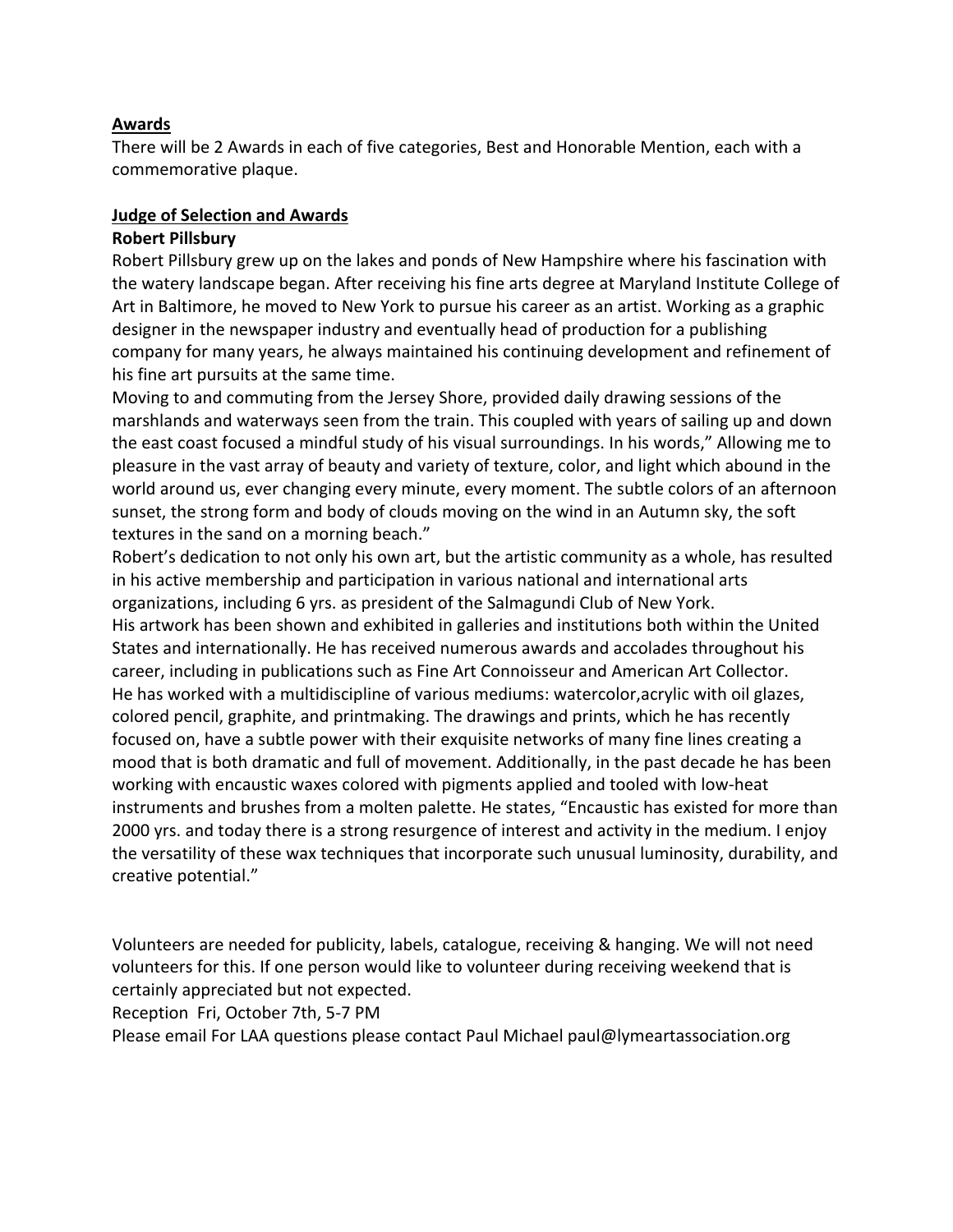| Entry Label (attach to work)<br>LAA CLWAC Juried Associates' & Members' Show (Sept 30- November 10, 2022) |                                                                                                                                |
|-----------------------------------------------------------------------------------------------------------|--------------------------------------------------------------------------------------------------------------------------------|
|                                                                                                           |                                                                                                                                |
|                                                                                                           |                                                                                                                                |
|                                                                                                           | City                                                                                                                           |
|                                                                                                           |                                                                                                                                |
|                                                                                                           |                                                                                                                                |
| Size                                                                                                      | Price<br><u> 1980 - Jan James James Barnett, martin de la populación de la propia de la propia de la propia de la propia d</u> |